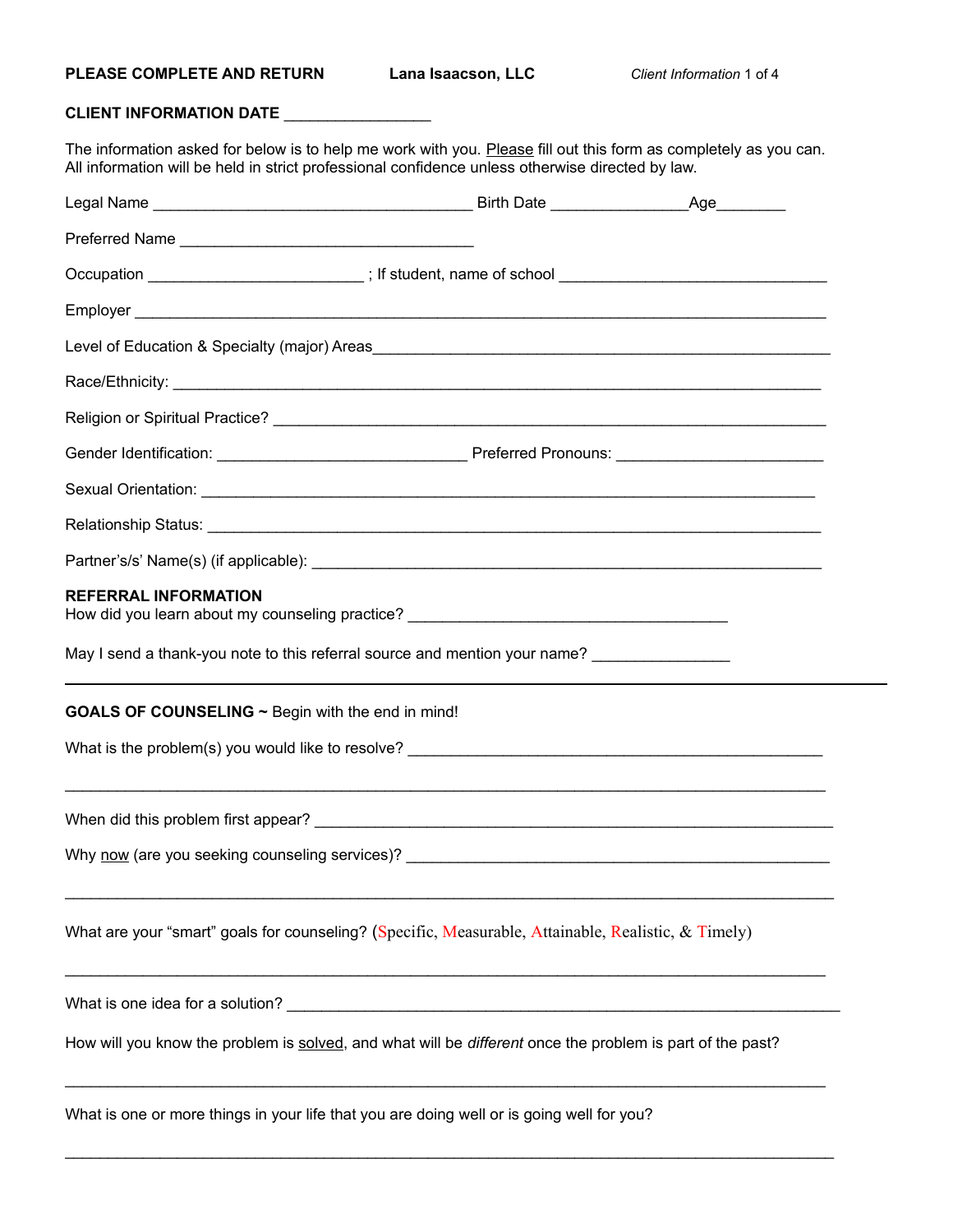## **RESILIENCY**

How do you **cope** with STRESS, feeling sad, angry, or other challenges in life?

| Do you feel you have an adequate social support system? Yes _______ No ______                                                  |  |
|--------------------------------------------------------------------------------------------------------------------------------|--|
|                                                                                                                                |  |
|                                                                                                                                |  |
| How would you like to strengthen your social support system? (better quantity or quality of relationships)                     |  |
| What is your perspective on the current challenges you are facing? (meaning you're assigning to your situation)                |  |
| <b>PHYSICAL HEALTH</b>                                                                                                         |  |
| Who is your Physician &/or other professionals you're working with on your health?                                             |  |
|                                                                                                                                |  |
|                                                                                                                                |  |
|                                                                                                                                |  |
| What do you do for exercise & what does your diet look like?                                                                   |  |
| Please list all current medications, dose, frequency, length you have taken them, and reason for medication.                   |  |
| <b>FAMILY – of origin (from childhood) &amp; now</b> (feel free to use the back of this form & consider drawing a family tree) |  |
| Please list all family members & their condition (who have/had mental health and/or substance abuse issues).                   |  |

\_\_\_\_\_\_\_\_\_\_\_\_\_\_\_\_\_\_\_\_\_\_\_\_\_\_\_\_\_\_\_\_\_\_\_\_\_\_\_\_\_\_\_\_\_\_\_\_\_\_\_\_\_\_\_\_\_\_\_\_\_\_\_\_\_\_\_\_\_\_\_\_\_\_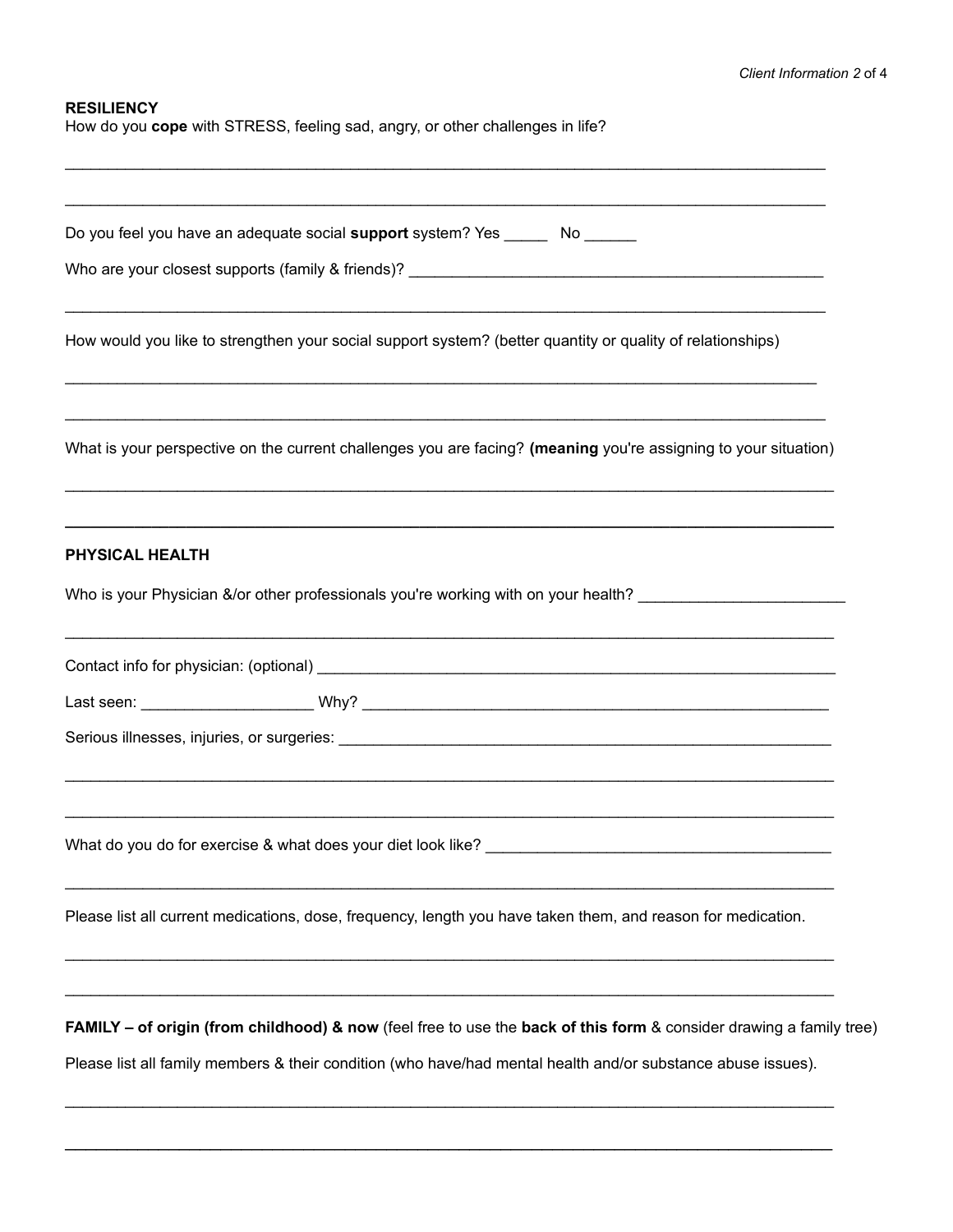## **CURRENT FAMILY/LIVING SITUATION**

Please list everyone living in your home:

| SUBSTANCE USE (use back of paper if more space needed)<br>If you use alcohol or drugs (that are prescribed, but mood altering, ex. benzodiazepines & addictive, ex. opiates or not<br>prescribed (ex. street drugs), please list how much, frequency & how long you have used the substance |  |  |  |  |  |  |  |
|---------------------------------------------------------------------------------------------------------------------------------------------------------------------------------------------------------------------------------------------------------------------------------------------|--|--|--|--|--|--|--|
| Have you been in detox for alcohol or drug intoxication? ________ If yes, # of times? __________                                                                                                                                                                                            |  |  |  |  |  |  |  |
| Have you overdosed from alcohol or drug use? _________ If yes, # of times? _________                                                                                                                                                                                                        |  |  |  |  |  |  |  |
| What are negative consequences you have experienced as a result of using alcohol or drugs?                                                                                                                                                                                                  |  |  |  |  |  |  |  |
| Have you received treatment for alcohol or drug abuse/dependence? If yes, # of times?                                                                                                                                                                                                       |  |  |  |  |  |  |  |
|                                                                                                                                                                                                                                                                                             |  |  |  |  |  |  |  |
| If no treatment, would you like suggestions for moderation or abstinence? [1964] The contract of the control of                                                                                                                                                                             |  |  |  |  |  |  |  |
| <b>MENTAL HEALTH</b>                                                                                                                                                                                                                                                                        |  |  |  |  |  |  |  |
| Have you ever worked with a Mental Health Professional? ___________ If so, time period? _                                                                                                                                                                                                   |  |  |  |  |  |  |  |
| What issues and goals did you work on with the mental health professional? ___________________________________                                                                                                                                                                              |  |  |  |  |  |  |  |
|                                                                                                                                                                                                                                                                                             |  |  |  |  |  |  |  |
|                                                                                                                                                                                                                                                                                             |  |  |  |  |  |  |  |